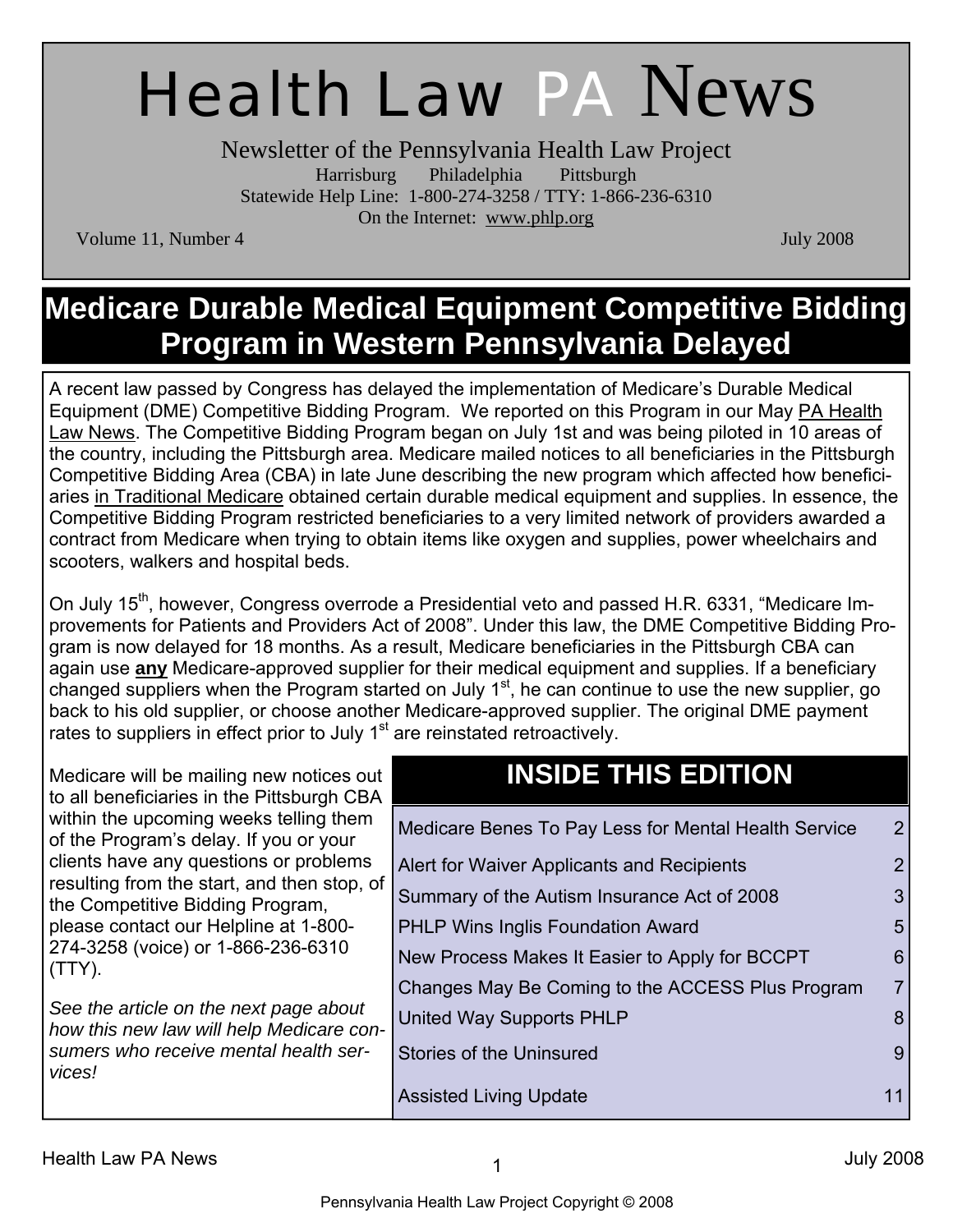### **Medicare Beneficiaries to Pay Less for Mental Health Services**

Consumers of mental health services scored a victory this month when Congress overrode President Bush's veto and enacted H.R. 6331, "Medicare Improvements for Patients and Providers Act of 2008". Under the Act, Medicare beneficiaries will see decreases in their co-pays for outpatient mental health services over the next 6 years.

By 2014, Medicare beneficiaries will have the same co-pays for outpatient mental health services as they have always had for outpatient physical health services under the Medicare program. Since the inception of the Medicare program in 1965, Medicare paid 80% of the cost for outpatient physical health services but only 50% of the cost for outpatient mental health services. H.R. 6331 decreases, over 6 years, the co-pays for mental health services to the same 20% copay rate as Medicare-covered physical health services.

National organizations including Mental Health America and NAMI applauded Congress for passing legislation to improve Medicare benefits for persons with mental illness. Many advocates agree that this law is a significant step toward decreasing stigma against mental health illnesses and increasing access to mental health services.

There are a number of other provisions in H.R. 6331 that will benefit Medicare beneficiaries. One provision extends the Medicare Qualified Individuals (QI-1) Program for another 18 months through December 31, 2009. The QI-1 program is one of the Medicare Savings Programs that allows Medical Assistance to pay the Medicare Part B premium for low-income beneficiaries. A second important provision increases the assets test for the Medical Savings Programs (MSP) effective 2010. We will have a more detailed article about the impact of this new law on Medicare beneficiaries in our August Senior Health News.

You can view the newsletter on our website at www.phlp.org. If you are not already on the Senior Health Newsletter mailing list, please call or e-mail us to sign up (see page 8)!

### **Alert for Waiver Applicants and Recipients!**

If you were recently terminated from, or denied eligibility for, the Aging, Attendant Care, Independence, or COMMCARE Home and Community Based Services Waiver Programs, contact PHLP immediately for free legal advice and possible representation on appeal.

Individuals must be determined Nursing Facility Clinically Eligible (NFCE) in order to be qualify for any of these waiver programs. An NFCE determination requires the consumer to have either skilled or intermediate care needs. A person with "skilled care needs" is someone who requires the hands-on activity of a medical professional, such as a physician or a nurse. Someone with "intermediate care needs" does not require such complex care that it can only be administered by or under the supervision of a medical professional. Instead, many of these persons receive services through a home health aide or attendant.

The Office of Long Term Living (OLTL), which is charged with overseeing waiver implementation, previously issued rules that combined the two standards, effectively requiring that applicants have skilled care needs in order to be eligible for the waivers.

More recently, OLTL issued a bulletin that claims to clarify the standard and differentiate between skilled and intermediate care needs. Although it contains a better definition of NFCE, the interpretive text of the bulletin negates any improvement to the definition by inserting a skilled care requirement into the definition of "intermediate care." The bulletin was issued without notice or an opportunity for public comment. It was effective July 1, 2008 and

*(Continued on Page 3)*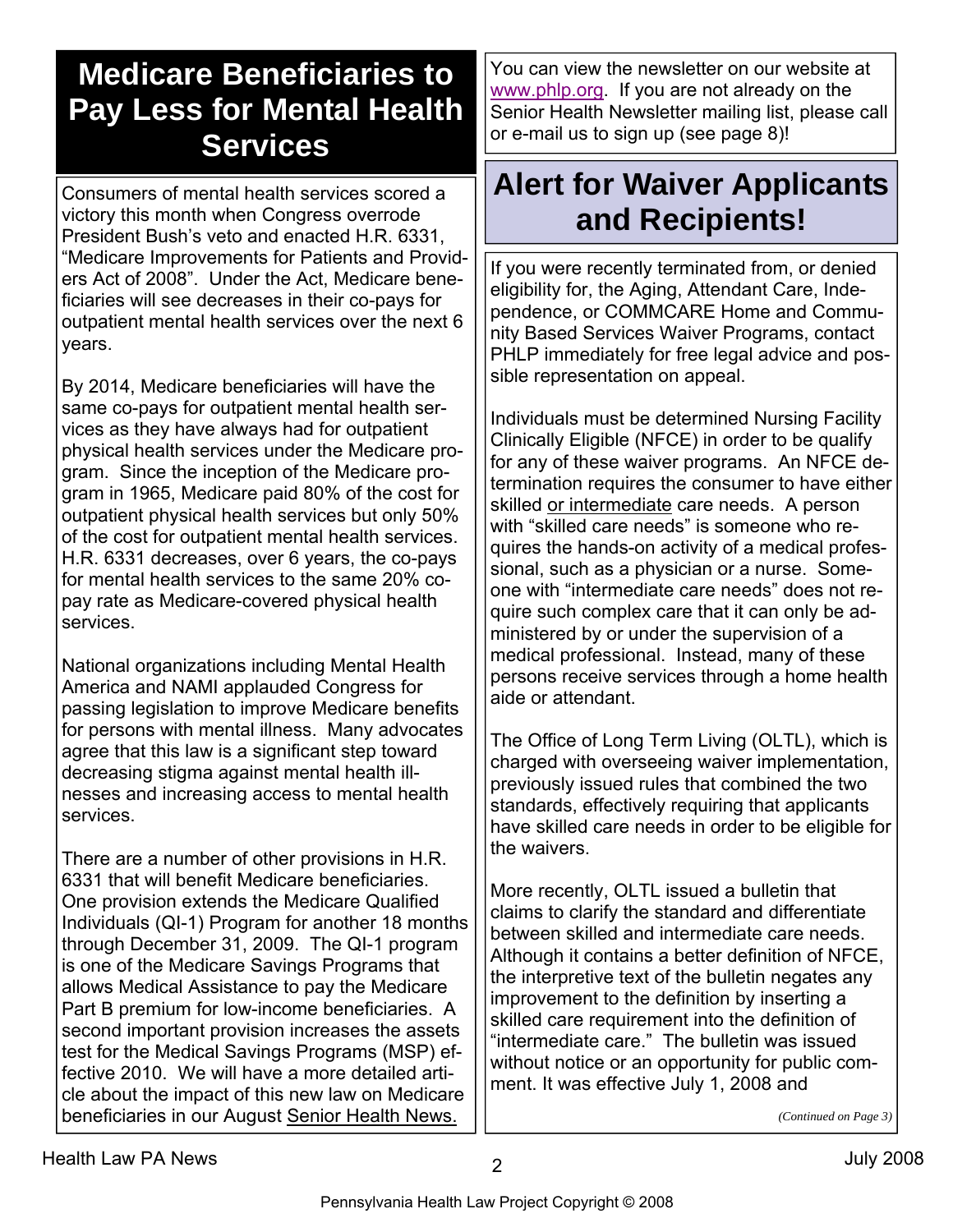#### *(Continued from Page 2)*

1,700 Area Agency on Aging assessors have already been trained on how to implement the clarified standard.

PHLP is concerned that the conflicting language of this bulletin will result in wrongful terminations of individuals currently receiving waiver services, especially those on the Aging and Attendant Care waivers. Any termination can be appealed to a Fair Hearing. If you have recently been terminated from a waiver program, or if you applied for and were denied waiver services, PHLP may be able to provide free representation at an appeal. Please contact our HELPLINE (1-800-274-3258 or 1-866- 236-6310/TTY) for more information or if you need assistance with the appeal process.

## **Autism Insurance Act of 2008 (HB 1150) Summary**

This Act was signed into law on July 9, 2008. Its prime sponsor was Speaker of the House, Dennis O'Brien. Here is a summary of the law:

#### **Who is covered:**

Children and young adults under age 21 who are:

- Covered under a employer group health insurance policy (including HMOs & PPOs)
	- − that has at least 51 employees; and
	- − is not a "self insured" or an "ERISA" policy; or
- On Medical Assistance; or
- On CHIP (Children's Health Insurance Program); or
- On adultBasic (age 18 or older).

#### **What is covered:**

- Diagnostic assessments of autism spectrum disorders
	- Defined as: "medically necessary evaluations, assessments or tests performed by a physician, licensed physician assistant, licensed psychologist or certified registered nurse practitioner to diagnose whether an individual has an autism spectrum disorder."
- Treatment of autism spectrum disorders

#### **What treatments are covered:**

- Prescription medications and blood level tests
- Services of a psychiatrist (direct or consultation)
- Services of a psychologist (direct or consultation)
- Applied Behavioral Analysis (ABA)
- Defined in the law as: "the design, implementation and evaluation or environmental modifications, using behavioral stimuli and consequences, to produce socially significant improvement in human behavior or to prevent loss of attained skill or function, including the use of direct observation, measurement and functional analysis of the relations between environment and behavior."
- Other "rehabilitative care"
- -Defined in the law as "professional services and treatment programs…provided by an autism service provider to produce socially significant improvements in human behavior or to prevent loss of attained skill or function."
- Therapies
	- Speech/language pathologists
	- Occupational therapists
	- Physical therapists

#### **Coverage limits:**

• \$36,000 per year in autism diagnostic and/ or treatment costs (to be adjusted annually for inflation beginning 2012);

*(Continued on Page 4)* 

*(*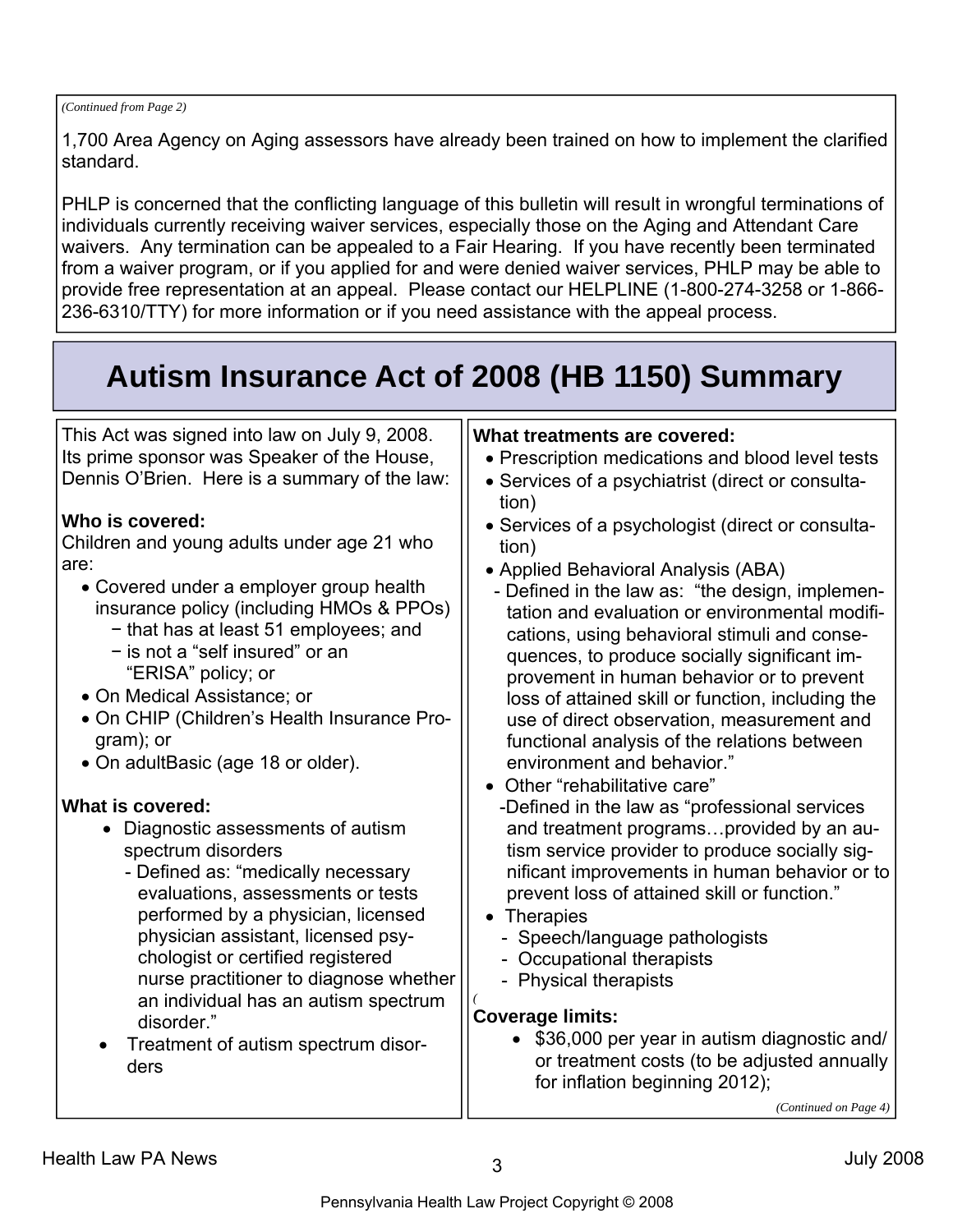*(Continued from Page 3)* 

- No limit on number of diagnostic/treatment visits (until \$36,000 cap is reached);
- Autism coverage "shall be subject to copayment, deductible and coinsurance provisions, and any other general exclusions or limitations…to the same extent as other medical services covered by the policy or program…." (*This language appears to give insurers authority to deny some autism treatments (other than ABA) on grounds they are experimental*).

### **Treatment requirements:**

- Must be for an autism spectrum disorder:
	- "any of the pervasive developmental disorders defined in the most recent edi tion of the …DSM…including autistic disorder, Asperger's disorder and per vasive developmental disorder not otherwise specified."
	- "diagnostic assessment of autism spectrum disorder shall be valid for a pe riod of not less than 12 months, unless a licensed physician or licensed psy chologist determines an earlier assessment is necessary."
- Must be medically necessary:
	- no definition is provided in the Act
	- however, service definitions, especially of ABA and "rehabilitative care" provide some guidance: For ABA and "rehabilitative care", progress need not be shown. It is sufficient if these services are needed to "prevent loss of attained skill or function".
- Must be "identified in a treatment plan":
	- Developed by a physician or licensed psychologist pursuant to a comprehensive evaluation or reevaluation
	- Treatment plan may be reviewed by insurer every 6 months. The child's phys cian or psychologist who signs off on the treatment plan may agree to a more frequent review.
- Must be "prescribed, ordered or provided by a licensed physician, licensed physician assistant, licensed psychologist, licensed clinical social worker or certified registered nurse practitioner."
- Must be provided by an "autism service provider" or "a person, entity or group that works under the direction of an autism service provider". "Autism service provider" means any of the following:
	- A person, entity or group providing treatment of autism spectrum disorders that is "licensed or certified" in PA;
	- A person, entity or group currently providing treatment of autism spectrum disor- ders that is enrolled in Medical Assistance before (grandfather clause);
	- − A behavioral specialist in PA providing treatment of autism spectrum disorders (until 1 year after regulations are issued or July 2011, whichever is later)

### **When coverage begins:**

- For commercial health policies, CHIP and adultBasic: the date the policy or contract is renewed on or after July 1, 2009.
- For Medical Assistance, no start date is specified.

*(Continued on Page 5)*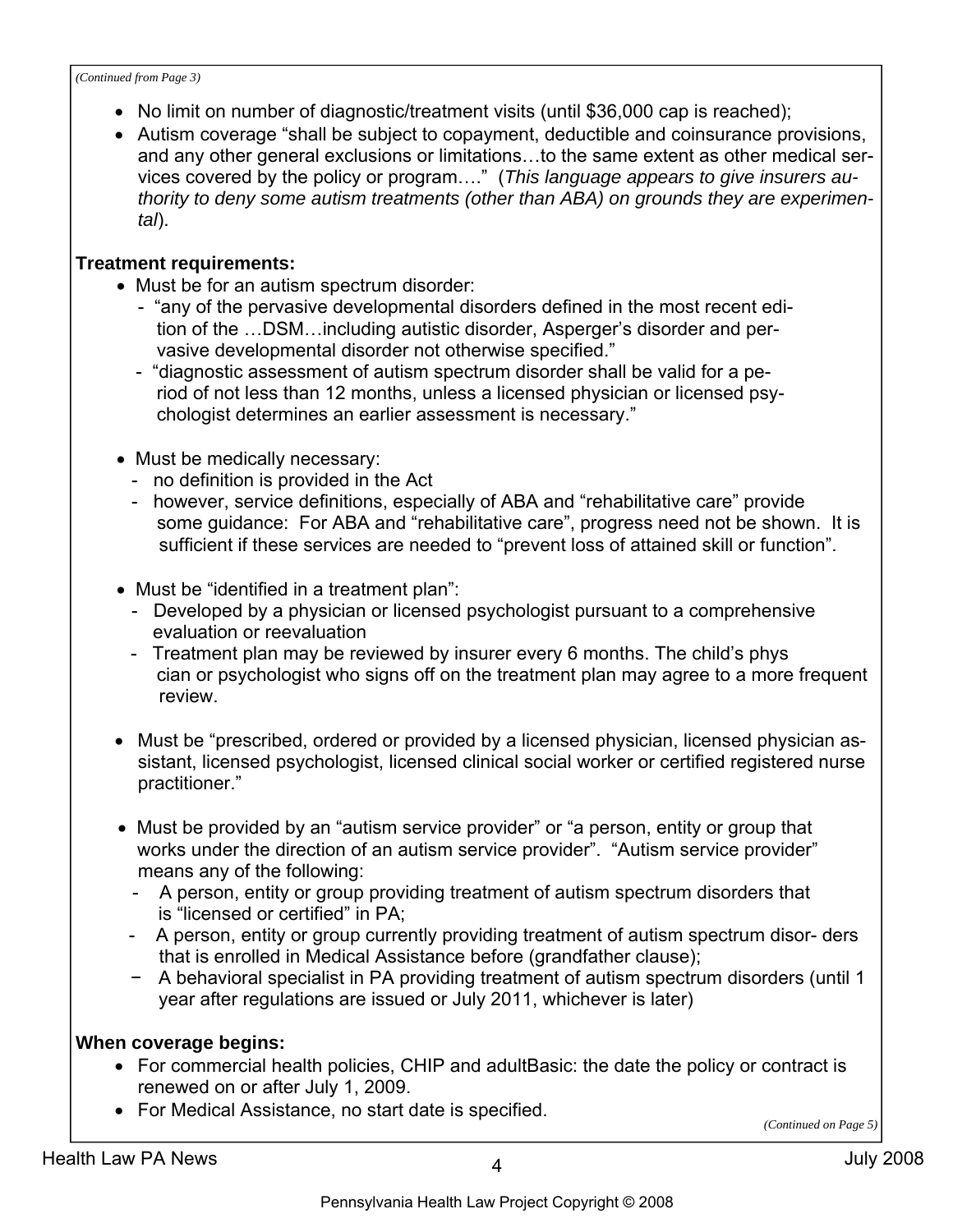*(Continued from Page 4)* 

#### **Grandfathering current providers:**

- Insurers must contract with any autism service provider who:
	- − Is in the insured's "service area"; and
	- − Is enrolled in Medical Assistance; and
	- − Agrees to accept the payment levels and other terms and conditions applicable to the insurer's other participating autism providers.

#### **Appeals:**

- Families can appeal any denial of an autism diagnostic or treatment service to the insurer and obtain a decision within 48 hours (expedited review).
- If the appeal is denied by the insurer, the family can appeal to the PA Dept. of Insurance and obtain a decision in 4 days (expedited external review).
- If the Insurance Department denies the appeal, the family can appeal to Common Pleas Court.

#### **Other provisions:**

- Insurers are not required to cover services just because they are listed in an IEP. However, coverage may not be contingent upon coordination of insurance covered services with services listed in an IEP.
- The Act sets out criteria for being licensed or certified as a "behavioral specialist".

Stay tuned to future newsletters for updates on developments as this law is implemented.

### **PHLP Wins Inglis Foundation Award**

PHLP was one of five organizations to receive the 2008 Inglis Foundation Award for Continuing Excellence. These awards "recognize effectiveness and innovation, and honor the outstanding performance of non-profit organizations in the Philadelphia region that provide direct services, products, and/or advocacy for people with physical disabilities as a focus and mission." The mission of Inglis Foundation is "to work with people with physical disabilities to create and provide practical solutions so they may pursue their life goals." Each year, the Foundation recognizes a few organizations that work with adults with physical disabilities in southeastern PA. The award includes a \$20,000 grant to further the efforts of the organization to "enhance the quality of life and increase opportunities for independence for people with physical disabilities who are at risk for negative health outcomes or for institutionalization because of unmet service needs, lack of resources or severe disabilities." PHLP is grateful to Inglis Foundation for their support of our work and honored to receive this prestigious award.

PHLP staff are available in Southeastern PA to conduct trainings on Medicare Part D to help social service agencies and their clients navigate the Part D system. Trainings focus on the rights that dual eligibles have under Medicare Part D and the appeals and grievance processes that are available to all Part D enrollees.

To learn how to help get your clients' needs met through Medicare Part D, contact the PHLP HELPLINE to schedule a training (1-800-274-3258 voice or 1-866-236-6310/TTY). Please let us know if you require any special accommodations for hearing and/or visual impairments.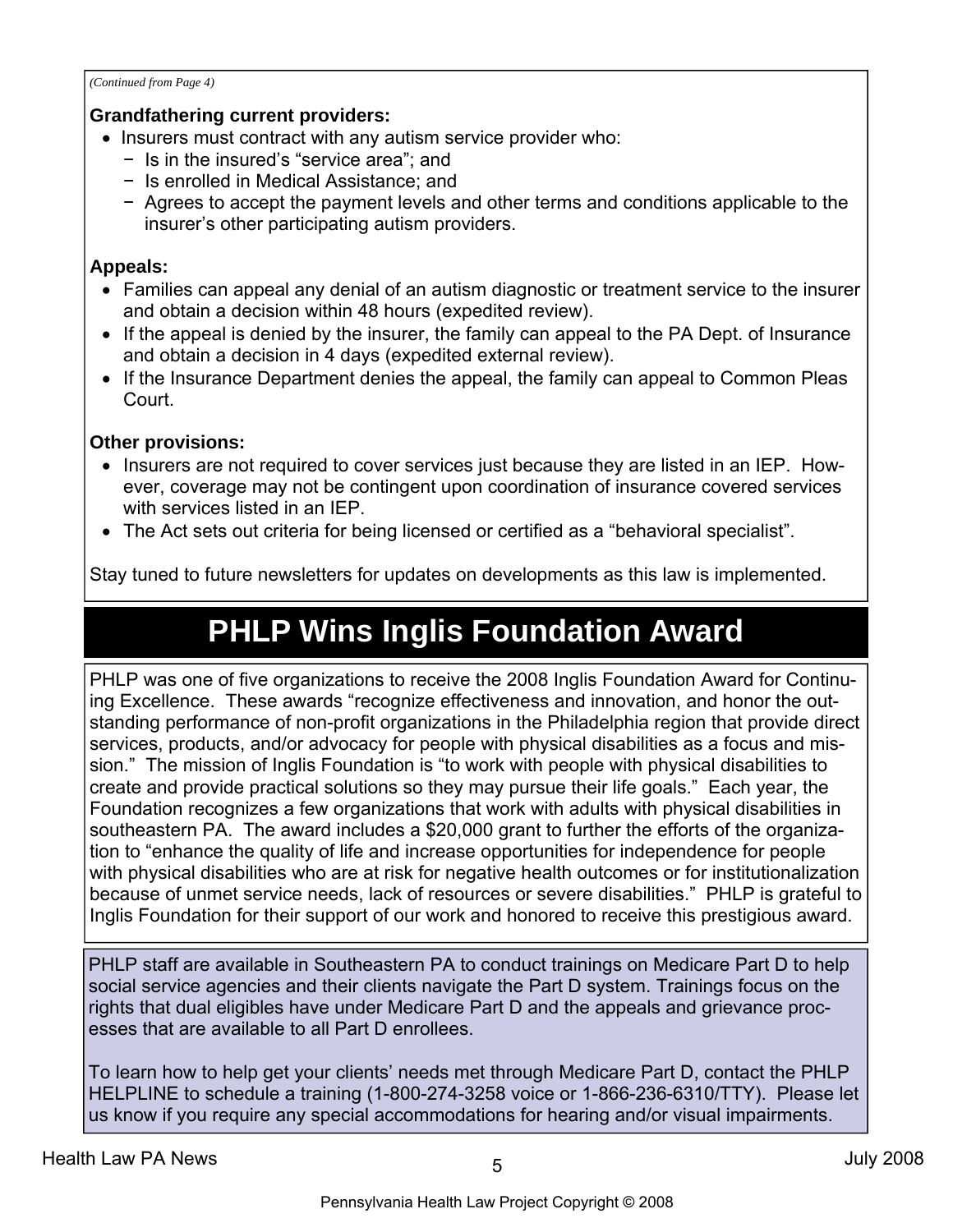### **New Process Makes It Easier For Women to Apply for BCCPT Coverage**

Starting July 1, 2008, women who are diagnosed with breast or cervical cancer will no longer have to go to a Healthy Woman Program (HWP) provider to apply for coverage under the Medical Assistance (MA) Breast and Cervical Cancer Prevention and Treatment (BCCPT) Program. This new process is known as *Direct Access*.

BCCPT provides full MA coverage to women under 65 years old who: are diagnosed with breast or cervical cancer, are uninsured or underinsured, and have incomes below 250% of the Federal Poverty Level (\$2,168/month for a single woman in 2008). Previously, in order to enter the program, women had to be seen at a clinical site affiliated with the Healthy Woman Program, a public health cancer screening program, even if they were diagnosed elsewhere. The HWP then completed the necessary paperwork and forwarded the information to the Department of Public Welfare (DPW) for an eligibility determination.

Under the Direct Access process which began July 1, 2008, **any** medical provider can complete the simple forms needed for a woman to apply to the BCCPT program. The process is described at www.pahealthywoman.com (under health care providers) and is as follows:

- 1) A physician office needs to print out the Healthy Woman enrollment form.
	- − The woman completes Part A, the one page form with information regarding income and insurance, and
	- − The physician completes Part B of the form with the date of diagnosis, and a check-off of pertinent diagnosis codes.
- 2) The forms are then faxed to 412-201- 4702, the Pennsylvania Department of Health's Healthy Woman management team at Adagio Health.
- 3) Adagio Health will process the form, and transmit it to the Department of Public Welfare.
- 4) The Healthy Woman team at Adagio Health will contact a woman within two days of receipt of the form if additional information is needed before submitting the forms to DPW.

This process should speed up a woman's ability to obtain insurance and enter treatment. The Healthy Woman website noted above has direct links to the needed forms. If the health care provider is not willing to help the woman complete Part A of the form, she can call the team at Adagio Health 1-800-215-7494 for assistance.

The Healthy Woman Program and the Department of Public Welfare recently sent information to providers who do not participate in the Healthy Woman program, but who may see and diagnose women with breast or cervical cancer, to notify them of this change.

As of the publication of this newsletter, DPW has not updated their website to include information about the Direct Access process and does not have Part A of the application form available online.

For advocates, the Healthy Woman Program and the BCCPT program have two key components: free mammograms, breast exams, and pap smears for eligible uninsured women under the Healthy Woman Program, and now direct access to MA coverage if breast or cervical cancer is diagnosed and treatment is needed. In 2006-2007, over 10,000 women were screened by the HWP program, and 1,800 cases of breast cancer and 100 cases of cervical cancer were diagnosed.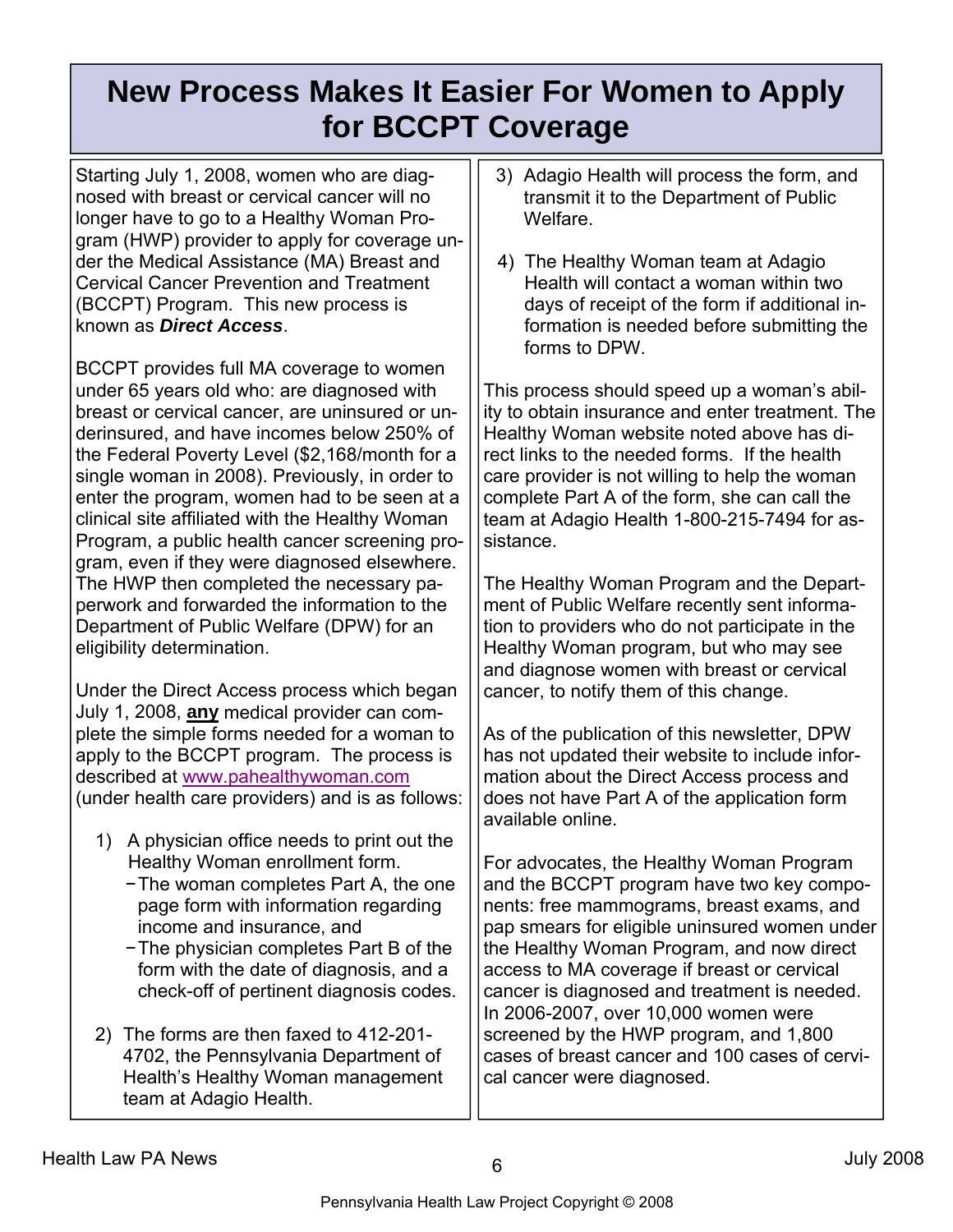### **Changes May Be Coming to the ACCESS Plus Program**

Earlier this month, the Department of Public Welfare released a draft Request for Proposal (RFP) document for the ACCESS Plus program that includes some recommended changes of interest to consumers. As a reminder, ACCESS Plus is the Medical Assistance physical health program that operates in the 42 counties throughout the state that do not have HealthChoices mandatory managed care. Individuals in ACCESS Plus choose a Primary Care Physician (PCP) to manage their care. The ACCESS Plus program also includes a disease management component for certain chronic conditions including Asthma, Diabetes, Coronary Artery Disease, Congestive Heart Failure, and Chronic Obstructive Pulmonary Disorder (COPD).

Once the draft RFP is finalized, DPW will seek bids from interested companies. They will then choose the ACCESS Plus program Contractor from all the bids submitted. McKesson is the current Contractor for the ACCESS Plus program. So far, DPW has not released timeframes for when the RFP will be finalized and released to potential bidders.

Some of the major changes proposed in the draft RFP are:

- Expanding the disease management program to include more conditions than those five listed above (including additional cardiovascular and respiratory diseases, gastrointestinal diseases, rheumatic disorders and neurological disorders).
- For Disease Management enrollees, expanding the Contractor's responsibility to manage physical health conditions that are outside the scope of the disease management program (for example, an individual with diabetes who develops a wound) and to coordinate services with the Behavioral-Health Managed Care Organizations (BH-MCOs) for enrollees who also have behavioral health conditions such as schizophrenia, bi-polar disorder, schizo-affective disorder, major depression, and substance abuse. DPW hopes this change will result in disease management enrollees receiving a more holistic approach to their health care.
- Improving physical health and behavioral health coordination for all ACCESS Plus enrollees. DPW hopes that this change will improve compliance with both physical health and behavioral health treatment. In addition, improved coordination between the systems will help ensure that physical health providers understand how behavioral health medications affect someone's physical health and help providers make better treatment decisions.
- Establishing standards for determining and monitoring provider network adequacy. This will include PCP access standards that mirror those in effect for HealthChoices (i.e., choice of 2 PCPs located within 30 minute travel time in urban areas and 60 minute travel time in rural areas) as well as strengthening the requirements around recruitment of physicians to serve as PCPs in the ACCESS Plus program.
- Improving enrollee access to physician specialists. The Department hopes to have the ACCESS Plus contractor outreach to specialists and dentists to take ACCESS Plus and MA Fee-for-Service recipients. The Contractor will be expected to create and maintain a Physician Specialist Resource and Referral database that includes information about physician specialists and dentists who are willing and available to serve ACCESS Plus enrollees. *(Continued on Page 8)*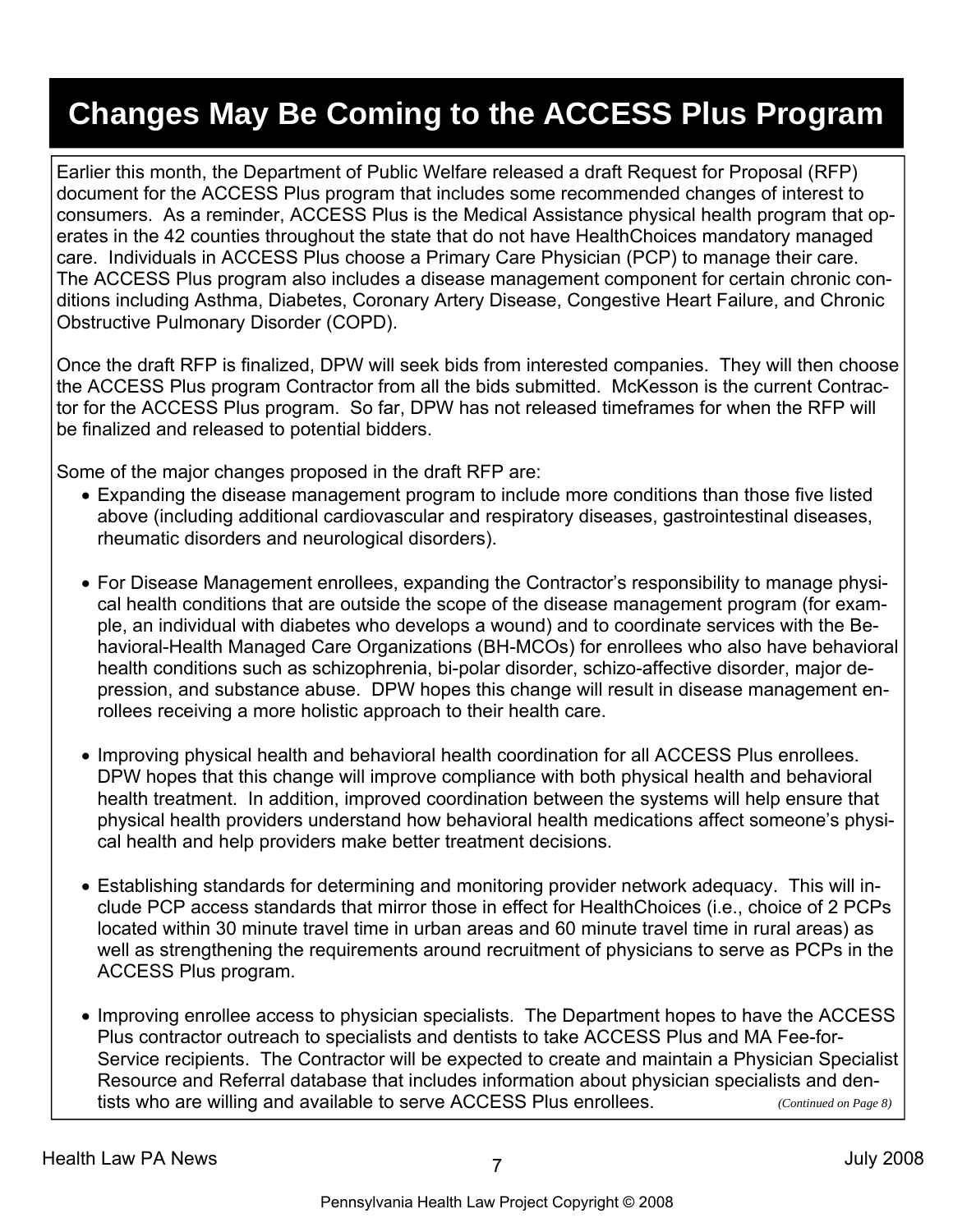DPW released the draft to the public and asked for comments back by July 17<sup>th</sup>. DPW shared information about the preliminary recommendations included in the draft RFP as well as the rationale for the program changes with members of the ACCESS Plus Regional Advisory Committees and the Consumer Subcommittee of the Medical Assistance Advisory Committee. PHLP submitted written comments to the draft RFP on behalf of the Consumer Subcommittee. You can view the draft RFP as well as a chart of the recommended changes included in the draft RFP on DPW's website at: http://www.dpw.state.pa.us/business/default.htm. We'll keep you updated about ACCESS Plus developments in future newsletters!

## **United Way Supports PHLP**

After an intensive competition involving almost 550 agencies, the Pennsylvania Health Law Project has been awarded \$14,226 by United Way of Southeastern Pennsylvania. This is the first time that PHLP has been a recipient of United Way General Operating Support.

The grant, expected to be renewed for two additional years pending the results of future United Way campaigns, is to help with the general operating expenses of the organization rather than directed to a specific program. The agency said that while United Way placed no restrictions on the use of the funds, it provided the funds because of PHLP's success in developing and enlisting public support for public policy changes and increased public resources to assure that seniors have access to supportive services they need for healthy aging at home.

PHLP has a long history of public education through its website, www.phlp.org, its bi-monthly publication "Senior Health News," and public education seminars for consumers, advocates, social service agencies and health care providers. PHLP actively participates with, and on behalf of, consumers on the Long Term Care Delivery System Subcommittee of the Medical Assistance Advisory Committee, the Pennsylvania Intragovernmental Long Term Care Council and a host of other entities which seek to assure that seniors can age at home.

United Way's *Investing in Results* process was its first competitive funding process in many years. Previously, United Way supported a selected group of high-quality agencies that had been chosen over the course of its 87 year history. But several years ago, United Way announced that it was revitalizing its funding model and beginning with its most recent fundraising campaign, it would look for and fund organizations that have a strong track record aligned with United Way's three areas of focus – supporting children to enter school ready to learn and stay on track to graduation, supporting families in achieving financial self-reliance, and helping seniors remain healthy and safe in their own homes.

United Way considered over 2,100 proposals from 546 agencies in the *Investing in Results* process, ultimately selecting 137 agencies, an increase of sixty agencies over its former list of 77. Ninety-three of the agencies selected had not previously received United Way funding.

#### **Do you currently get the Health Law PA News through the mail? Would you like to get this newsletter by e-mail?**

**If so, contact staff@phlp.org to change the way you get the Health Law PA News!**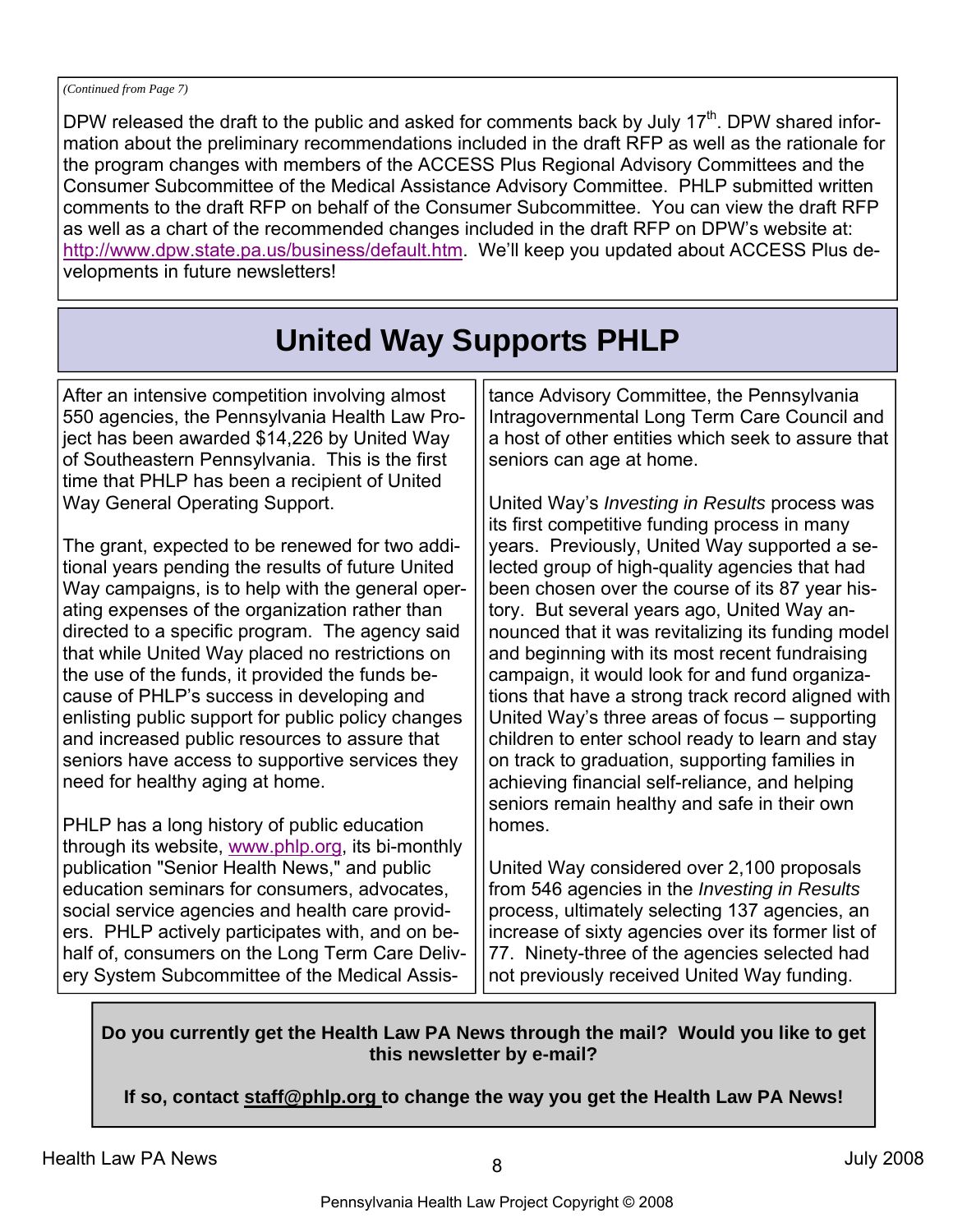### **Stories of the Uninsured**

*Starting in May, we added a regular feature to our newsletter highlighting stories of the uninsured in Pennsylvania* 

#### **Hope's Story**

"My heart was beating so fast I couldn't count it, and it wouldn't stop." Hope tells her story, clearly and methodically, reflecting her background as a retired high school science teacher. "But I thought of myself as completely healthy, so I waited for it to slow down. When it didn't, a friend told me I had to go to the emergency room. I walked the six blocks to the emergency room. I didn't want to attract attention by calling 911. I couldn't believe it when the doctor said I had to stay in the hospital. I kept telling myself I was a healthy person."

Hope needed to be a healthy woman. In 1999, eight years before this hospitalization, she had retired from her teaching job in a suburban Philadelphia school district. At that time, she had the sole responsibility for caring for her elderly mother as well as a severely disabled aunt. She was commuting from her home to school, then two hours round trip to care for the older women, then back to work to teach science to 135 adolescents. The emotional and physical stress got the better of her, and she retired on disability at age 52.

She knew the importance of health insurance, and she continued to pay for it herself for the two years after she retired. But \$347 per month was almost 20% of her monthly income and she could not continue to make the payments. In 2001, she got a mammogram and a colonoscopy, to keep up on her preventive care, and reluctantly gave up her health insurance. She hasn't had a mammogram since. She went to a neighborhood physician twice a year who charged her \$50 and gave her a "check-up" and a clean bill of health. When she injured herself trying to lift her stove in 2006, she was treated at an emergency room. Unable to pay the bill she received, she called

the hospital's financial office and was found eligible for their charity care program.

She tried to find other insurance, but was told her income was too high for public programs. Private insurance was too expensive. She has been seeking employment outside of the teaching field for the last four years, but has found few companies who want to hire a woman in her late 50's.

Then her heart took off for the races, and she discovered that she wasn't as healthy as she had hoped and believed. She had an irregular beat and an enlarged heart. She also had lung disease. The cardiologist who saw her in the hospital told her, at discharge, to come see him when she had insurance. The lung doctor told her the same thing. They gave her prescriptions for medications totaling over \$200, but she could not afford to buy all of them. She proudly says that she threw away her credit cards when she retired, and she has no credit card debt, so that was not an option for medications.

Both doctors naively believed that because she was uninsured, she would qualify for Medical Assistance (MA). But Hope is a retired school teacher. Her income, enough to live on if she lives frugally, is too high to qualify for MA. Even if she could afford private insurance, no one will sell her a policy now that she has a heart condition.

"I was born and raised here in this country; I've been working since I was 14. Here I am, one of the 40 million Americans without health insurance. It doesn't seem right."

#### **Maraline's Story**

If the sentence, "we are all just one job away from being uninsured" hasn't hit home, you might want to speak with Maraline.

*(Continued on Page 10)*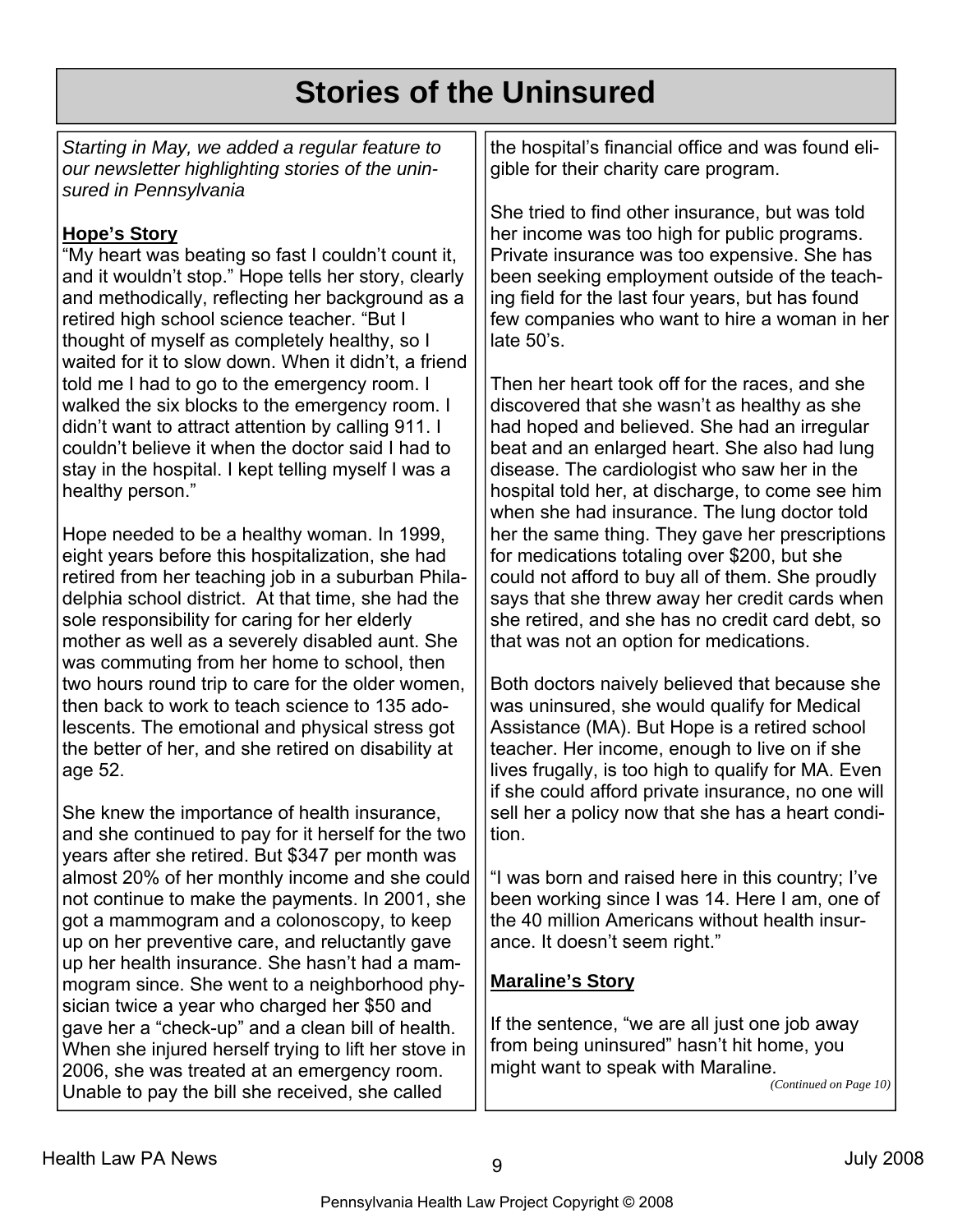#### *(Continued from Page 9)*

Maraline is a 52-year-old woman who was working as a laboratory technician in a health care setting. She has had diabetes for 20 years, often very difficult to control. Diabetes can be especially hard to control when work hours, or meal breaks, are unpredictable. If sugars go too high, fatigue, or blurry vision can set in. If sugars go too low, a person can lose consciousness.

In 2006, Maraline had a job with extremely variable hours. One day she started at 9 am, the next day at 5:30 am. She had a hard time adjusting her eating schedule and her insulin. In December of 2006, her sugars went too low and she had a seizure at work. She broke her wrist, and required surgery. She wasn't able to continue working.

This wasn't the first time Maraline had difficulties working full time. In the 1980's, she had back and neck surgery and was unable to work. She fought back, recovered from surgery, went back to school, and re-entered the work force.

This time, her job encouraged her to go on disability. On disability, she receives \$1,280 per month. But she doesn't get health insurance, and that income is too high to qualify for Medical Assistance. Maraline was offered a COBRA extension of her health benefits at the time she stopped working. But COBRA – a federal requirement that allows exemployees to purchase the same plan they had when working, but at full cost, meaning they pay the employer and employee share – would have taken more than half of her disability check. The remaining half of a disability check was not enough for food, rent, utilities, transportation, and other necessities. She, like almost 80% of those offered COBRA, declined the coverage because of cost.

So Maraline is now uninsured with diabetes, complications from her wrist fracture, chronic pain problems from her diabetes and spinal surgeries, and several additional medical problems. She needs insulin, thyroid medication, cholesterol medication, and blood pressure medication. These are just the ones she is currently taking. "I quit taking a few medications that I was on before; ones

that I thought I could stop without it killing me." She is on two kinds of insulin, with combined costs of \$170 or more per month. In addition, she must buy the syringes and needles needed to inject the insulin and the test strips needed to check her sugars. One hundred test strips can cost between \$50 to \$100, depending on the machine; and a person whose sugar is unstable may need to check up to 4 or more times per day. Taking proper care of diabetes is expensive.

What has Maraline done? She acknowledges that she has not been to the doctor, and she has skimped on medications. In November of 2007, she was hospitalized. The high hospital bill made her eligible, for six months, for Medicaid under a "spend down" program. All but \$5,000 of her hospital bill was covered. Because of an address mix-up, she did not realize she had Medicaid until the six months was almost up.

She needs to go to a pain clinic, and she needs cataract surgery. She hasn't had a mammogram in more than 3 years. She is applying for charity care at the hospital where she owes the money. She has applied for Social Security disability but was turned down; she is awaiting a decision on the appeal. Even if she obtains Social Security disability benefit, there is a more than two year waiting period before she is eligible for Medicare. She knows about free clinics in Pittsburgh, but would like to remain with her own physician, and doesn't believe that most free clinics will have on staff the specialists she currently needs.

Maraline has tried to buy other insurance, but she was turned down because of pre-existing conditions. She didn't understand that she could be on the waiting list for Pennsylvania's adult-Basic program without paying, and she thinks she may have missed another opportunity for low cost health insurance. But, she said when talking to us, "I'm a pretty intelligent person. I have a college education. And I can't figure this out."

Maraline, just like many of us, was only one job away from being uninsured.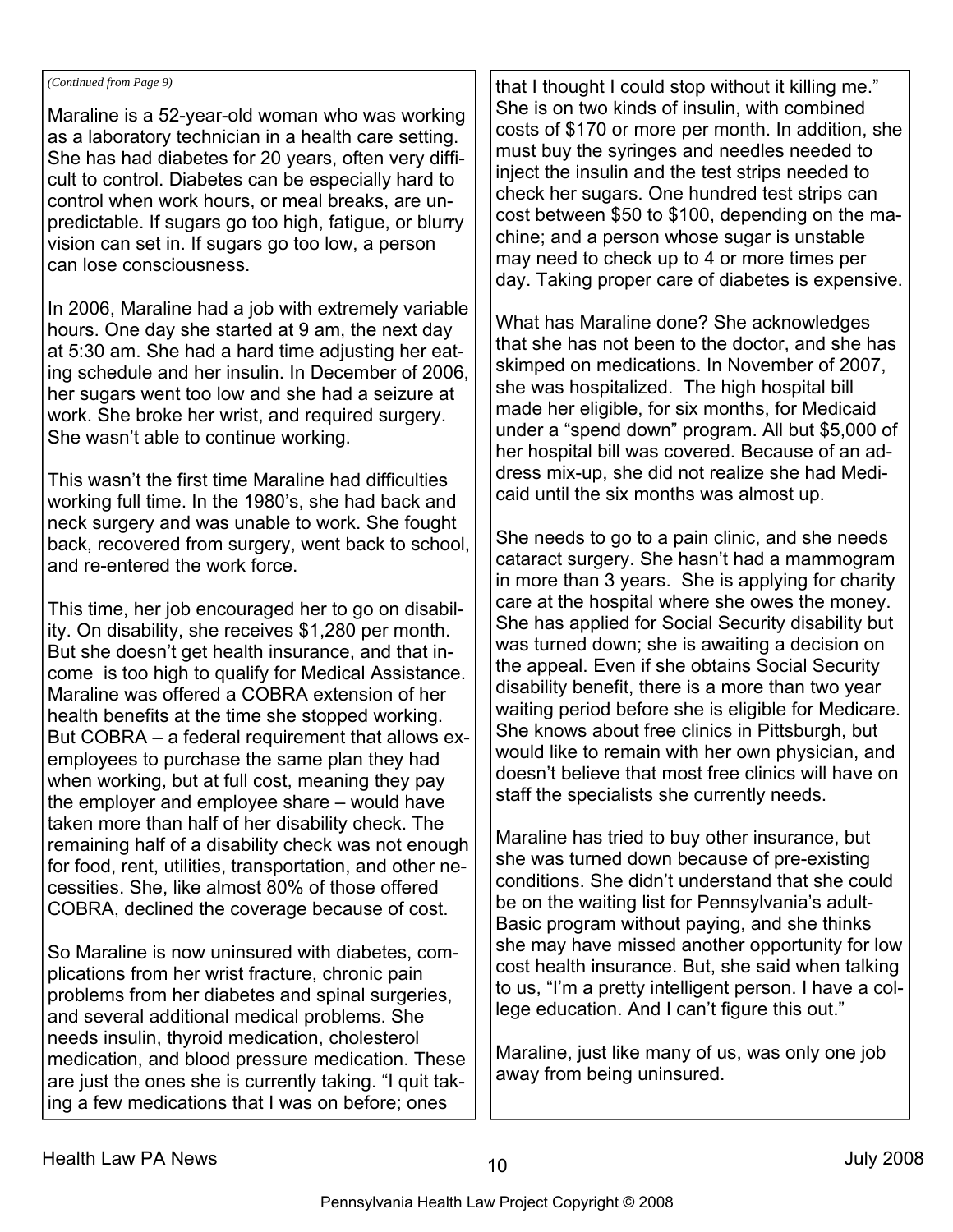### **Assisted Living Update**

#### *Proposed Regulations Available for Review and Comment*

The Assisted Living Residence Proposed Regulations have been submitted to the PA Bulletin for publication on August  $9<sup>th</sup>$  at www.pabulletin.com. The regulations have also been submitted to the Independent Regulatory Review Committee. Interested persons need not wait until publication in the PA Bulletin as the proposed regulations can be immediately downloaded for review from the IRRC website at: http://www.irrc.state.pa.us/Documents/SRCDocuments/Regulations/2712/ AGENCY/Document-10301.pdf. Public comments will be due by September 8, 2008.

A preliminary glance at the proposed regulations prompts concerns that many provisions do not adequately protect the residents of assisted living facilities. The participating organizations of the Pennsylvania Assisted Living Consumer Alliance (PALCA) will soon have a full draft of comments and other proposed regulations summary materials available on the PALCA website: www.paassistedlivingconsumeralliance.org. Interested persons should contact PALCA through the website or via ahalperin@phlp.org to get more involved.

### *PALCA is Seeking Assisted Living Stories*

**You have a story to tell. We want to hear it.** Nothing is more valuable than your personal story. Real examples help regulators and lawmakers understand the need for concrete solutions. We want to hear about your personal experience with a family member or friend that involves an assisted living or personal care facility Pennsylvania. PALCA wants to know the issues and challenges associated with assisted living for older persons and persons with disabilities in Pennsylvania. Let us know if you, a friend, or a loved one:

- needed services that a facility was not equipped or willing to provide;
- were discharged for running out of money;
- were discharged for needing more care;
- were discharged for complaining about conditions;
- received poor quality care due to lack of staff or staff training;
- were unaware of their rights or afraid of exercising them;
- did not receive first aid, assistance in obtaining prescriptions or other healthcare, or assistance in securing transportation to medical appointments;
- were not provided with complete or accurate information about points at which the facility might ask them to leave; or
- have any other experience (good or bad) with an assisted living or personal care facility.

We value your privacy and will not use any stories without permission. Share your story with us at http://www.paassistedlivingconsumeralliance.org/index.php/tell-us-story.

# **PHLP's Philadelphia Office Has Moved!**

PHLP's Philadelphia Office has the following new address. All phone numbers and emails will remain the same.

Pennsylvania Health Law Project The Corn Exchange 123 Chestnut St., Suite 400 Philadelphia, PA 19106